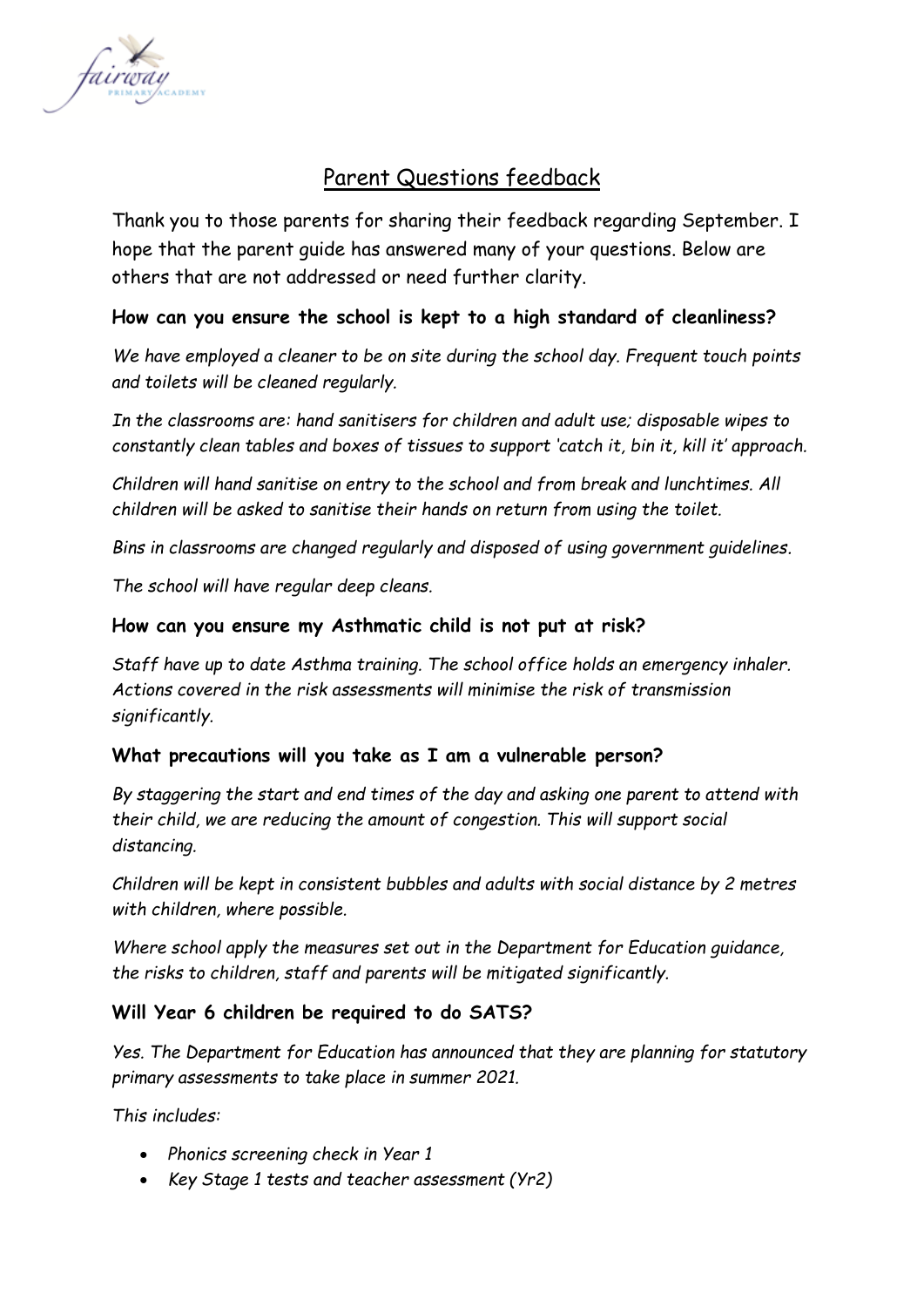- *Year 4 multiplication times tables test*
- *Key Stage 2 tests and teacher assessments (Year 6)*

#### **Will there be a focus on nurturing children when they return?**

**What will be done to help with mental health of the children after so much disruption this year & a 'new normal' - I'd like this to be as much of a priority as learning.**

*Children may be experiencing a variety of emotions in response to COVD-19 outbreak, such as anxiety, stress or low mood. Curriculum recovery will be at the heart of our curriculum. This is based around a piece of work by Barry Carpenter, a professor in mental health. Particularly in the first two weeks, wellbeing will be a focus. Activities have been carefully planned to link with our values and the process of what we are calling the 3R's: Reconnect, Re-engage, Resilience.* We aim that our curriculum recovery in the Autumn Term with enable children to explore *self-worth, trust (themselves and adults around them)* and *hope;* to know that we will get through difficult times.

# **What happens if you have more than one child in different year groups and one of my children had symptoms would all my children and class bubbles have to isolate?**

*The Department for Education sets out in their guidance:*

*'If anyone in the school becomes unwell with a new, continuous cough or a high temperature, or has a loss of, or change in, their normal sense of taste or smell, they must be sent home and advised to follow 'stay at home' guidance, which sets out that they must self-isolate for at least 7 days and should arrange to have a test to see if they have coronavirus. Other members of the household (including siblings) should self-isolate for 14 days from when the symptomatic person first had symptoms.* 

*So, yes, all of your children (siblings) would have to isolate.* 

*Local health protection teams will advise school who must be sent home if a case is confirmed.* 

# **Can we refuse to send children back September, if we aren't feeling safe with the measures?**

*As a school we are putting measures in place to reduce the risk. The safety of our children, staff and parents is our upmost priority. Should you have any concerns, please come into school and speak to the Headteacher.*

*Children of compulsory school age must be in school. It is vital for all children to return to school to minimise as far as possible the longer-term impact of the pandemic.*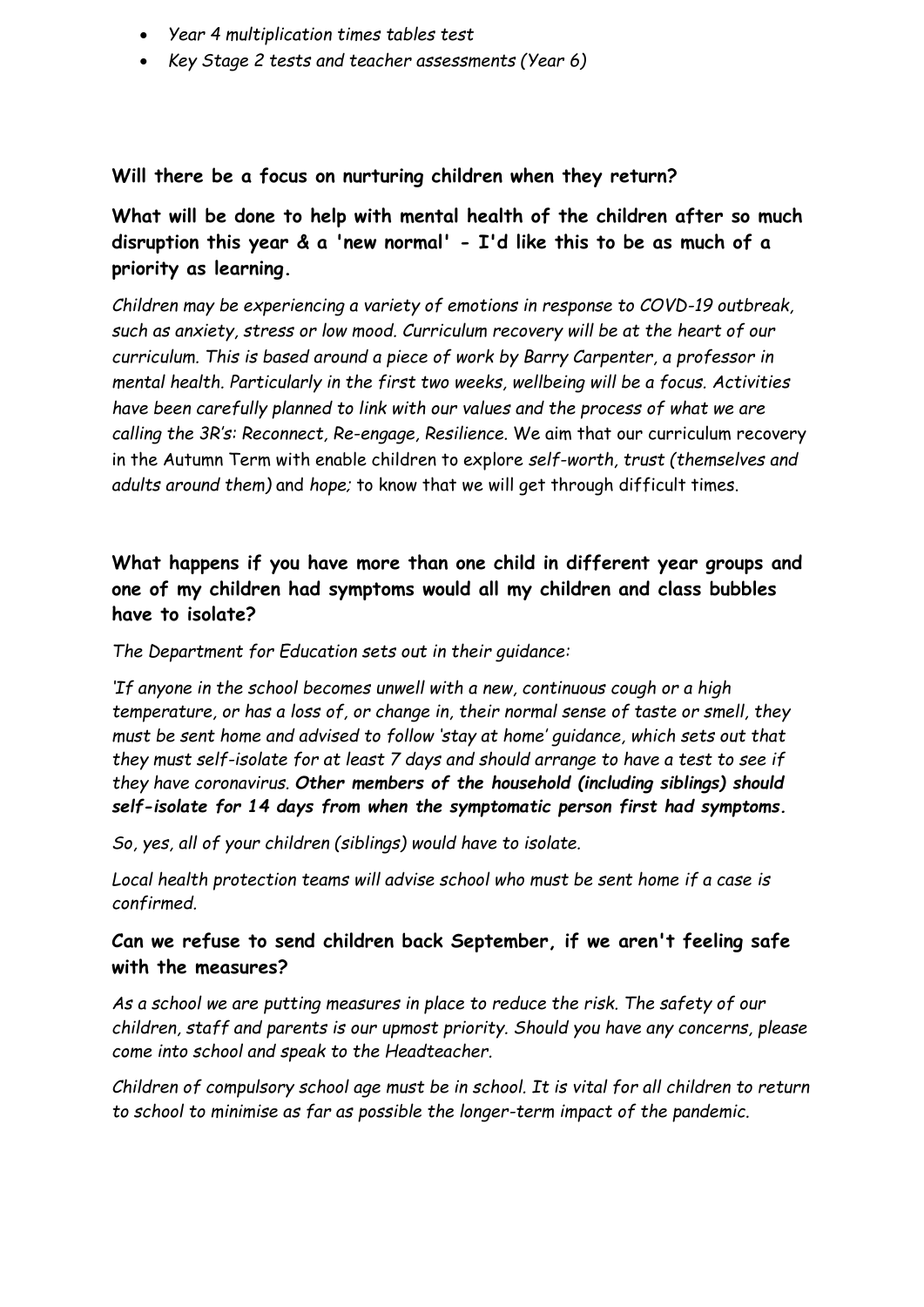**How are pupils going to be able to cover the period they've missed as many will be at different places with their learning without repeating the whole year? Are children going to be expected to take double maths and English lessons to catch up on missed learning?**

*Staff have been working this term on looking at the key priorities (foundations) of their year group curriculum for September. We like to call these 'power themes'. These areas will be assessed quickly through activities, questioning, quizzes etc. When the gaps have been identified, then planning will be adapted. As the power themes are progressive, the teacher will know the previous year groups learning and the current year groups requirements. When children are ready and gaps have been closed, children will move on. Effective diagnostic assessment will be the key. Tightly planned interventions will also form part of the 'catch up'.* 

*The Department for Education recognises that 'modification to the curriculum may be needed at the start of the autumn term, so teaching time should be prioritised to address significant gaps'.*

*Initially, gaps will be identified in Reading, Writing and Maths as a priority. Without addressing these, children can fall further behind in every aspect of education. This will be interwoven with our curriculum recovery and wellbeing focus.*

### **Will staff be moving across bubbles?**

The DFE guidance states:

*'All teachers and other staff can operate across different classes and year groups in order to facilitate the delivery of the school timetable.'*

*'Schools must do everything possible to minimise contact and mixing while delivering a broad and balanced curriculum.'*

*'Schools can continue to engage with supply staff during this period.'*

*At Fairway we are looking at our timetables to minimise this as much as possible. For example having consistent adults to support teachers preparation, planning and assessment (PPA) time within school and as much as possible, interventions will happen within the bubble. The sports coach has been redeployed to work with one class each day, instead of four classes within a day.*

# **What would happen to children who are receiving 1to1 /small group work (IEP)?**

*Where possible, interventions will continue from within the class bubble. There will be a designated area outside each classroom for when this is not possible. The area will be used by children only from that class and thoroughly cleaned down before and after use.*